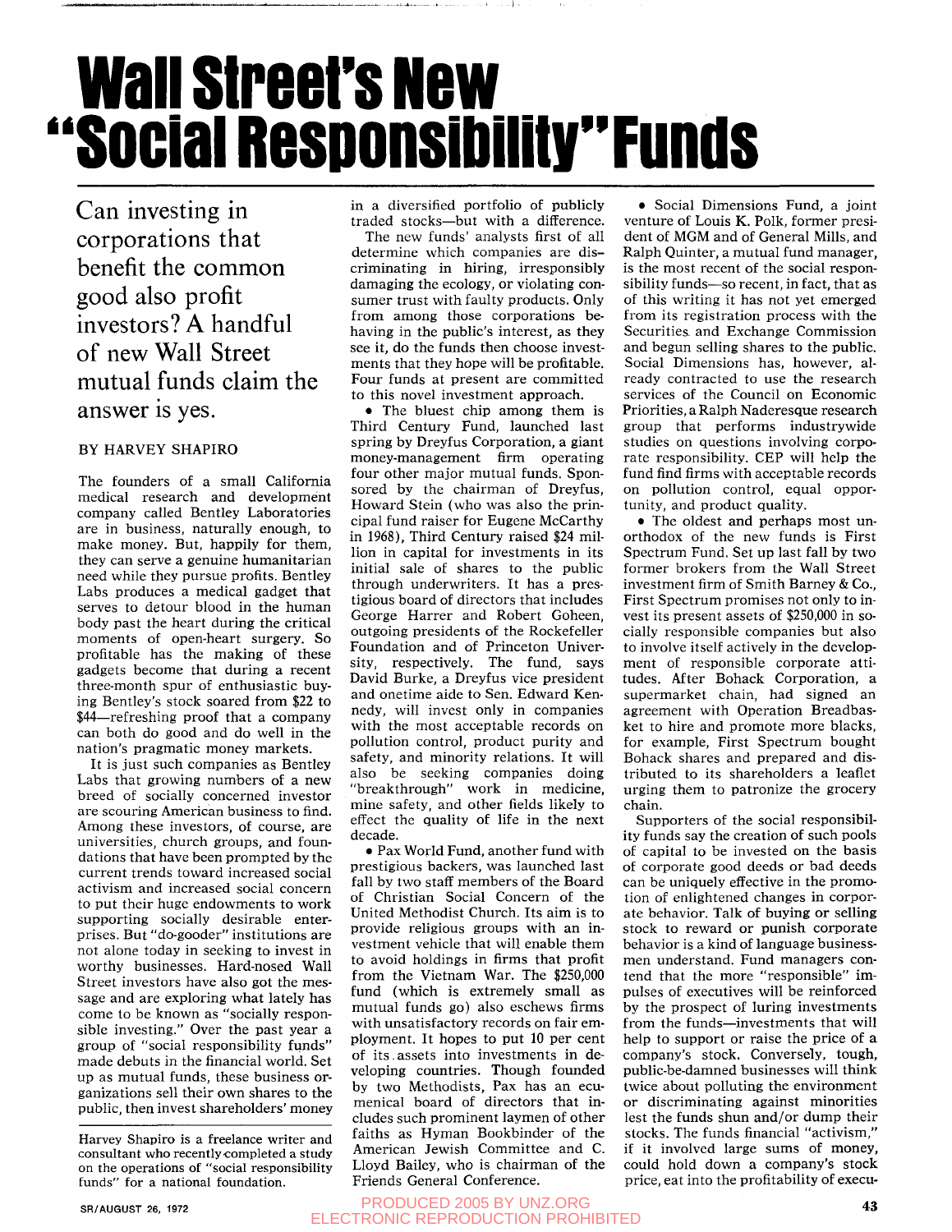tive stock options, disillusion other stockholders, and perhaps tarnish an otherwise highly polished corporate image. Because of these funds' potential impact on corporations in the stock market, such observers as Prof. Roger Murray of Columbia University's Graduate Business School say that, even though the capital for responsible investing is at present limited, "the funds represent a new and very material form of pressure on managements. Corporations will feel on the defensive with other stockholders if the social funds don't approve their stock."

Less enthusiastic about the potential effectiveness of the funds are a number of politically committed economists. One skeptic, for example, is Philip Moore, head of a corporate-reform pressure group, the Project on Corporate Responsibility, who was also an original sponsor Campaign GM. (The first effort of campaign GM was the attempt to use stockholder proxies in the corporation's annual meeting to elect representatives of the public to GM's board of directors and to create a shareholders' committee to review the effects of corporate policies on the public.) Moore says the notion that the funds can seriously influence corporations through the stock market is "all nonsense." "It's a head-in-the-sand approach just to build a clean portfolio," he explains, and adds, "You've got to go to the companies and raise the isgo to the companies and raise the issues with them. In response to such  $\frac{1}{2}$  $\epsilon$  criticism, one rund inailager repries resulty, our aim is to be an

When, on the other hand, free market economists like Milton Friedman oppose the concept behind the funds, claiming that the allocation of financial resources on any basis other than profitability will reward inefficient producers and hamper the effectiveness of a market system, money managers like First Spectrum's Tom Delaney respond by insisting that the assumed conflict between corporate responsibility and healthy profits is fictitious. "Our fund's basic assumption is that for this decade the companies that are the most enlightened in dealing with their social problems will, in fact, be the most profitable, too. Enlightened management is a sign of good management, and good management usually means profits." Third Century Fund's research director, David Bronheim, in agreeing with Delaney, says, "Obviously there's not a one hundred per cent correlation [between responsible management and good profits], but we've looked at quite a few industries, and in general the correlation seems to hold up."

In addressing directly the question of whether the funds' shareholders could find themselves doing financially well by doing good, some fund man-

## "Enlightened management is a sign of good management, and good management usually means profits."

agers like Dr. J. Elliott Corbett, a Methodist minister who is vice president of Pax World Fund, are cautious. "We hope an investor who seeks to be socially responsible will not have to take a loss," he says. "Now it may emerge that the truth is that he has to. But we hope he won't."

Other fund managers are less equivocal about their potential for profit. They point to the financial success of do-good companies like Research Cottrell. Inc. One of the best-managed firms involved in the technology of pollution control, Research Cottrell has had an almost 100 per cent growth in net income over the past two years. Its stock, now near \$80, has nearly tripled in two years. Damon Corporation, which in 1969 began building a nationwide chain of low-cost, automated medical laboratories, has also nearly doubled its net income from \$2.4 million in 1969 to \$4.2 million last year.

With these kinds of profit opportunities for investment in responsible companies available, there is no reason why the funds should be "money-losing investment vehicles," says one spokesman for the Third Century Fund.

Obviously, a method of investing that promises to help end abusive corporate practices and to reward beneficial ones without sacrificing investment performance has wide appeal. Even the normally hard-headed securities industry demonstrated support of the idea last fall when the staid Investment Company Institute, an association representing mutual funds with assets of nearly \$50 billion, issued a special report declaring that corporate responsibility "should be considered an investment issue and factored into the process of making decisions. . . ." But despite growing acceptance of the concept behind the funds, practical problems remain. How, in fact, can "socially responsible corporate behavior" be determined?

In order to gain approval of their investment plans from the Securities and Exchange Commission, the funds have had to develop legally defensible definitions of socially responsible investing. The SEC is obliged to protect shareholders against the funds' possible misuse of money, and finding investment formulas that the commission feels do, in fact, enable shareholders to determine whether their money is or is not being invested according to expectations is a complex process.

When, for example, Delaney and Flippin first submitted their prospectus to the SEC in May 1971, First Spectrum Fund pledged itself to invest in firms that were "profitably participating in socially constructive trends." But even Flippin now admits, "As we tried to define what 'socially constructive trends' were, we realized that we couldn't do it properly. The SEC wanted objective measures by which investors could judge whether we were living up to our stated aims. In a pluralistic society socially constructive trends are in the eye of the beholder. Some people think the SST is constructive."

After an extensive revision of its investment guidelines. First Spectrum eventually stated it would invest only in companies that comply with federal, state, and municipal laws in the areas of environmental protection, consumer protection, and civil rights—the absolute minimum in corporate responsibility an outsider would assume. But this stipulation will, in fact, eliminate as investment possibilities many hundreds of companies operating in violation of such laws, and the SEC, Flippin explains, felt that with this guideline "shareholders could evaluate our performance." Flippin says that he considers such mere compliance with the law to be only a minimal gauge of responsibility. The fund will continue to seek companies that do more than the law requires of them.

Pax World Fund experienced a similar difficulty in the writing of its investment objectives. The fund's pledge is to avoid shares of firms that derive more than 5 per cent of their gross sales from the Pentagon. Originally the fund's managers did not want this rule to eliminate the possibility of investing in, say, a medical supply company that clearly was serving a social need, but incidentally deriving 6 per cent of its income from the sale of bandages to the Defense Department. "We are obviously *not* against caring for the wounded," says Dr. Corbett. Pax, therefore, tried to include in its prospectus an exception to the 5 per cent rule for companies that, although doing business with the Pentagon, were selling products that might be "ameliorative, positive, and helping to sustain life." The exception was rejected by the SEC because such descriptive terms could not be defined objectively.

While the fund managers admit that settling on what constitutes social responsibility may be somewhat subjective and may change over time, once a fund formulates its definition, managers say they can accurately and objectively determine which companies meet that definition. David Bronheim, a thirty-nine-year-old lawyer who once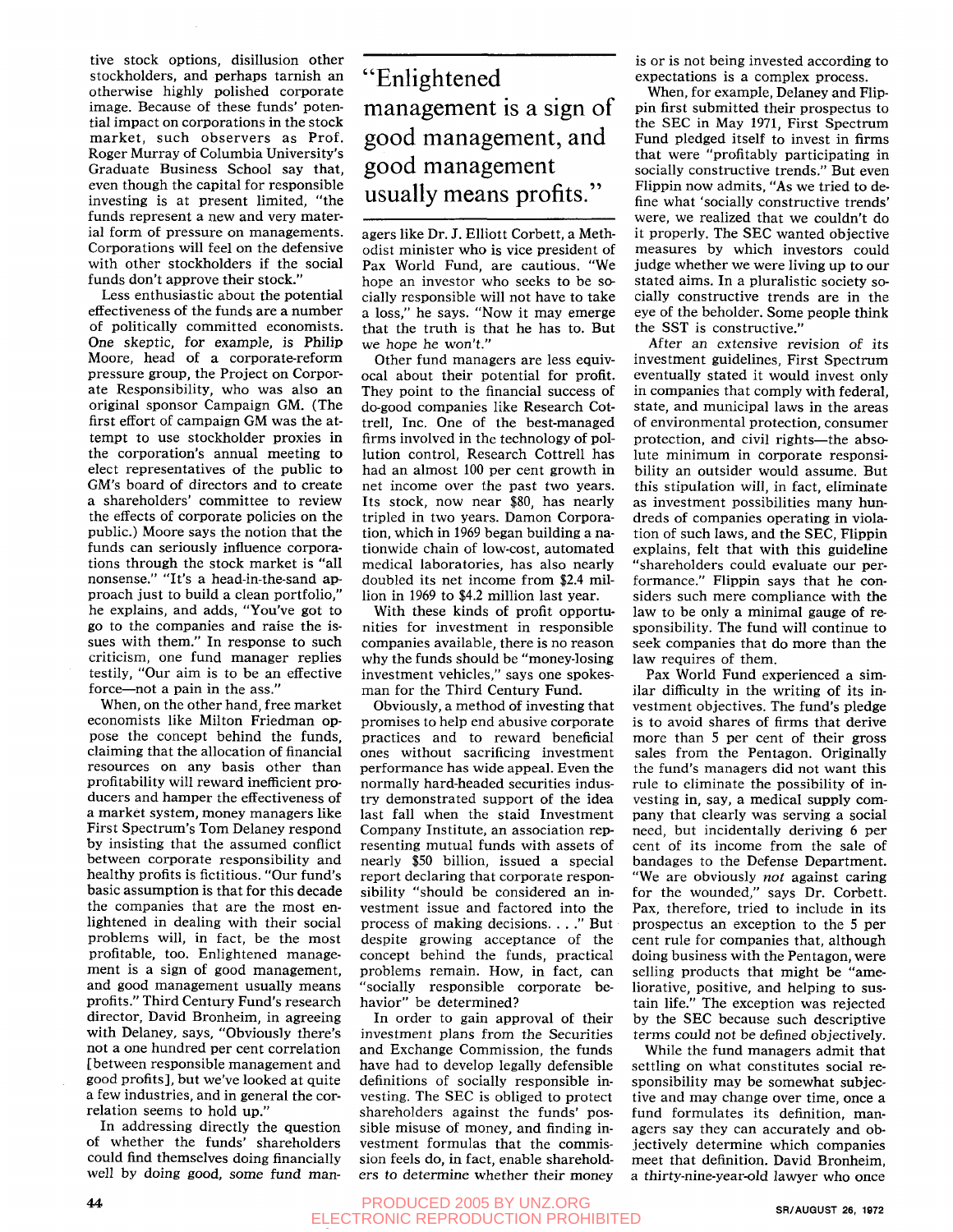headed the Center for Inter-American Relations and who has been a fellow at Harvard's Kennedy Institute of Politics, is heading the research effort to measure social responsibility for Third Century. Having determined that pollution control, equal opportunity, and product purity and safety would be the fund's areas of concern, Bronheim concluded that it would be meaningless to attempt to rank all of the 3,000 or so publicly traded companies. Instead, he decided to compare companies only with others in the same industry.

The fund's researchers spent last spring and summer developing their procedures for eliciting and analyzing information about corporate behavior. To measure a firm's impact on the ecology, for example, they devised a system that separates an industry into its various production stages—extraction, manufacturing, transportation, etc. Bronheim's staff interviews company executives to discover their firm's performance in each of these operations. Researchers also look at information on company activities found in government documents such as the requests corporations submit to obtain federal permits to discharge waste into waterways. The analysts then grade a company—usually on a scale ranging from one to twelve—on its performance in each phase of production.

Similarly, when researching discriminatory employment practices. Third Century looks at information submitted by corporations to the Equal Employment Opportunities Commission to find out about company policies. A company will be graded, for instance, on the percentages of blacks, Indians, or Hispanic workers employed relative to the size of those minority groups in the company's geographical area, or on the number of blacks and females in managerial positions.

"A company's score is then tallied for each interest area," Bronheim explains, "and on the basis of the data we chart how it is doing in comparison to others in its industry. The number of companies we will deem suitable for investment in any industry is not decided in advance. If it turns out ten are bunched together with low scores and ten are bunched with high ones, our decision [on how many are suitable] is natural. If there is a more normal distribution, a traditional bell curve, then we have to make a fair, defensible, but obviously moderately arbitrary decision as to how far down into the sample we want to go. Those companies that are approved go on an eligible list from which a portfolio manager selects stocks for actual purchase."

Once the list of preferred companies has been prepared at Third Century and the other funds, traditional securities analysis of the companies' profits.

earnings, and growth comes into play. "I've got a lot of companfes on back burners because they pass my social criteria, but their business is in a cyclical downswing right now," says Ralph Quinter of Social Dimensions. When the companies' prospects improve, the funds will purchase their stocks.

Some doubters warn that to compare companies' records on social responsibility will unfairly discriminate against those companies in the nation's most basic industries since it is the makers of steel, chemicals, and automobiles, for example, that cannot help creating ecological problems. Ralph Quinter rejects this conclusion. The thirty-twoyear-old former political science major from Haverford College and Yale argues: "Social responsibility is a relative business. So no industry is excluded. If you're in a business that by its nature is polluting, well, there's nothing you can do about changing the nature of the business. Somebody's got to make steel; somebody's got to make chemicals. Okay? There's no clean way to do it. But there are ways to control the dirty by-products of those operations," and those companies that try to do so should be considered socially responsible.

Royce Flippin says the funds won't have trouble finding stocks for their portfolios, at least not until they have a great deal of money to mvest. Will that day ever come? Several stockbrokers agree that the funds might expand rapidly. They suspect the potential market for the funds is large because the type of people who have money to invest in stocks are precisely the affluent urbanites who are concerned about such issues as corporate responsibility. When Fidelity Trend Fund queried its mutual fund holders on whether social respon-

### If you want a piece of the action...

Further information on the social responsibility funds mentioned in this article can be obtained by writing directly to the funds:

Dreyfus Third Century Fund, Inc. 767 Fifth Avenue New York, New York 10022

First Spectrum Fund, Inc. 230 Park Avenue New York, New York 10017

Pax World Fund, Inc. 224 State Street Portsmouth, New Hampshire 03801

Social Dimensions Fund, Inc. 562 Fifth Avenue New York, New York 10017

sibility should be a factor in investment decisions, 12 per cent of investors in the \$l-billion fund said yes.

While the managers of the social responsibility funds believe their initial market will be urban and suburban families that now invest in mutual funds, they are hoping ultimately for even bigger game—the management of university, church, and philanthropic endowment funds. "Any number of foundations have been struggling with the problem of building a socially responsible portfolio," says one fund manager. "Endowment managers at many universities are facing student and faculty pressure to look at 'what' as well as 'how' a company is doing. A lot of religious leaders were shaken by a National Council of Churches study that showed some two hundred million dollars of church money was invested in companies that produce military goods. A few years ago these institutions hired professional investment managers to improve investment ment managers to improve investment performance, in which is not proping some of them will give us a portion of their assets to invest responsibly."

The Glide Foundation and several Quaker groups have already turned portions of their portfolios over to the Pax World Fund for management. If the funds get control of other endowment money on a large scale, then other Wall Street investors might well be forced to follow the funds' lead. Securities analysts would have to watch corporate records in order to predict which stocks the funds were likely to be buying or selling. And some traditional investors would end up buying and selling on the same basis as the funds—not out of any social concern, but simply to anticipate the impact of the funds' investment decisions. Such investors, of course, wouldn't *be* socially responsible; yet they might contribute to the achievement of responsible behavior. When the supporters of the funds sketch this scenario, they are reviving one of capitalism's oldest doctrines. In *The Wealth of Nations* Adam Smith promised a system in which an investor, acting in his own self-interest, "frequently promotes [the interest] of society more effectually than when he really intends to promote it."

Whether or not this new version of the invisible hand manifests itself and whether or not, as Ralph Quinter says, "social analysis is going to become more and more a part of conventional securities analysis" will depend in part on the fate of the first four social responsibility funds. As the research director of one major brokerage house recently summed it up, "We are watching to see how the funds do, and, if social responsibility is what people want to buy, you can be sure that's what we're going to be selling."  $\Box$